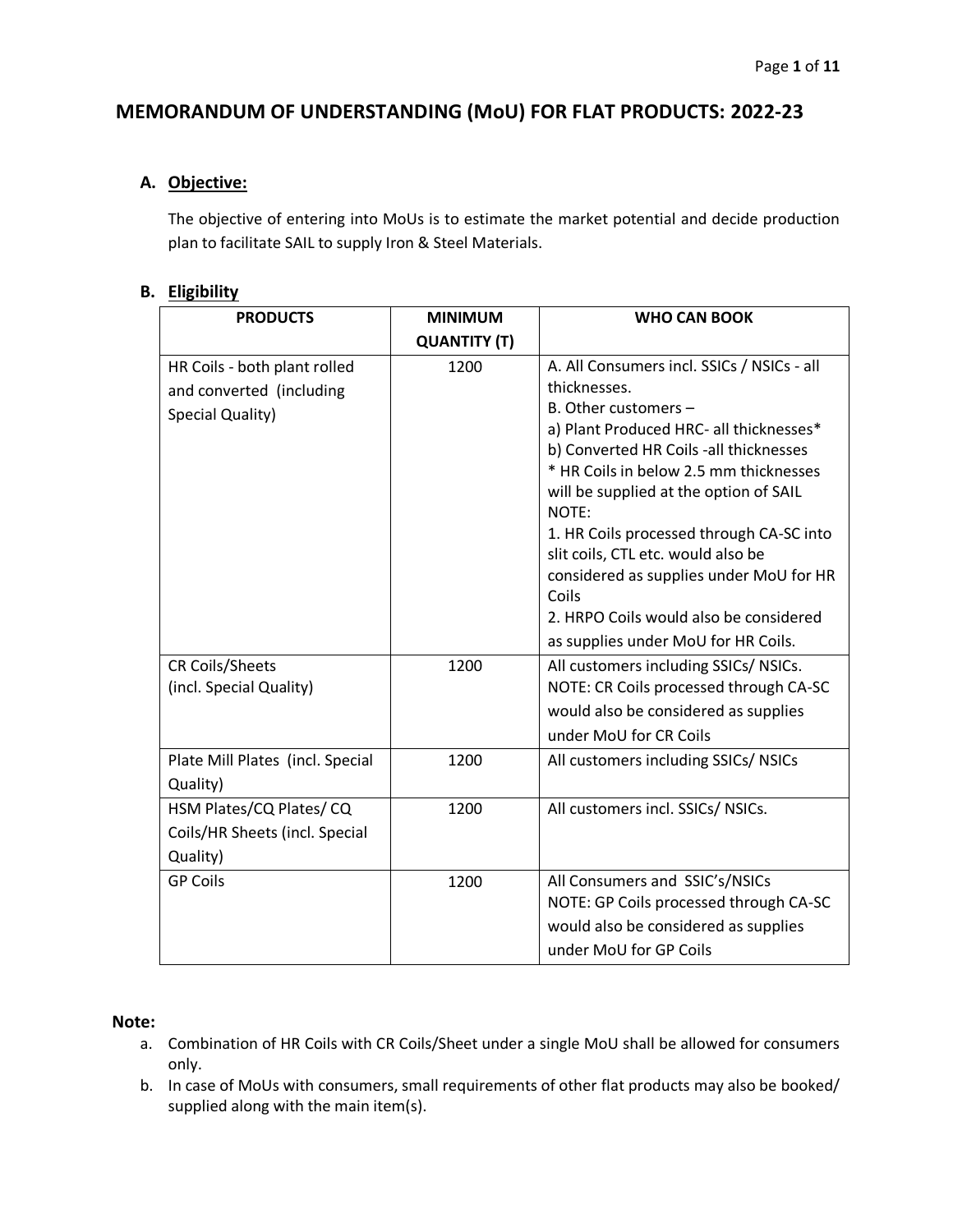- c. For consumers in respect of MoUs for HR Coil and/or CR Coil/Sheet customers, small requirements of GP Coils may also be supplied along with the main items.
- d. For a product, a customer can sign a single MoU either under MoU (G) or under MoU (S).
- e. New products/grades developed may also be offered against the MoU with mutual consent.

## **C. General Terms and Conditions of MoUs**

- 1. All MoUs shall have duration of a year starting from 01.04.2022 up to 31.03.2023.
- 2. Single MoUs can be signed with companies/firms having units at different locations operating under the same name and style.
- 3. Single MoUs can be signed with Group Sister Companies with whom MoUs have been entered in the previous years. SAIL may also consider applications for fresh cases for Group Sister Companies as well as Holding Companies & Subsidiary Companies. Partnership / Proprietorship firms in the LPG cylinder manufacturing segment may also be considered subject to legal clearance.
- 4. MoUs for CR Coils/Sheets for consumers only can be multi-locational.
- 5. SAIL may consider inclusion of new location for multi-locational consumers for MoU (G) during the pendency of MoU.
- 6. Enhancement of quantity under MoU scheme may be considered by SAIL after due review subject to lifting being lower than 120% of the MoU quantity at the time of receipt of request from the customer for enhancement. The enhancement of MoU quantity will be usually allowed maximum twice during the MoU period. Based on merits, SAIL may allow enhancement of the MoU quantity more than twice.

The option for enhancement is to be exercised by the customers latest by 31.01.2023.

7. Annual MoU booking quantity can be reduced up to 90% level of the original booking quantity at the option of the customer. The reduction of MoU quantity will be allowed only once (maximum) during the MoU period. Such an option for reduction can be exercised by the customer latest by 31st December 2022. However, in case MoU quantity has been enhanced at customer's request, the option for reduction in quantity subsequently will not be available to the customer.

SAIL may also exercise the option of reducing the MoU quantity upto 90% of the original level at any point of time, even beyond 31.12.2022.

8. SAIL reserves the right to short-close the MoU at any time during the year with a notice period of two months at the option of SAIL.

| Products                | Monthly lifting (T) | No of days of IFC |
|-------------------------|---------------------|-------------------|
| <b>HR Coils</b>         | 100-1000            | 10                |
| (incl. Special Quality) | >1000-3000          | 15                |
|                         | >3000-6000          | 20                |
|                         | >6000-9000          | 25                |
|                         | >9000-12000         | 30                |
|                         | >12000              | 35                |
| CR Sheets/Coils         | 100-500             | 10                |
| (incl. Special Quality) | >500-1000           | 15                |
|                         | >1000-2000          | 20                |
|                         | $>2000-4000$        | 25                |
|                         | >4000               | 30                |

## **D. Interest Free Credit (IFC)**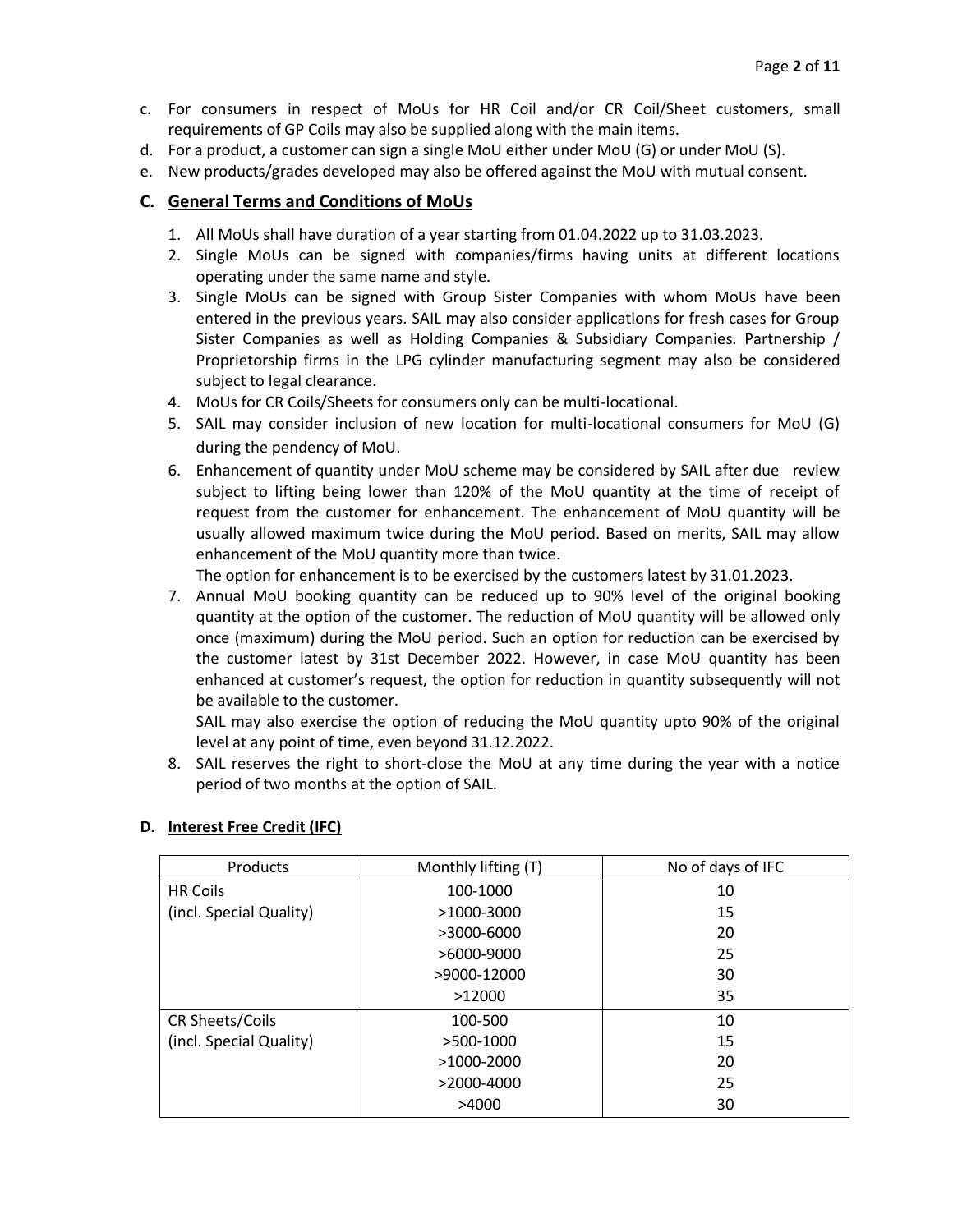| <b>Plate Mill Plates</b>  | 100-500   | 10 |
|---------------------------|-----------|----|
| (incl. Special Quality)   | >500-1000 | 15 |
|                           | >1000     | 21 |
| HSM Plates/CQ Plates/     | 100-500   | 10 |
| CQ Coils/HR Sheets (incl. | >500-1000 | 15 |
| Special Quality)          | >1000     | 21 |
| <b>GP Coils</b>           | 100-500   | 10 |
|                           | >500      | 15 |

#### **Terms & Conditions of IFC:**

- a) IFC will be allowed on actual quantity lifted.
- b) In respect of group sister companies signing a single MoU, the IFC slab applicable will be decided by adding up the purchases of all the units. In case of consumers with more than one unit in the same name and style also, IFC slab applicable will be decided by adding up the purchases of all the units.

However, for multi-locational MoUs for CR Coils/Sheets, applicable IFC shall be based on slab for quantity lifted at each location.

c) For consumers, in respect of MoUs in combination of HR Coils with CR Coils/Sheets, IFC will be governed by the slab applicable for the item for which maximum quantity has been lifted.

Similarly, in case of MoUs with consumers, where small requirements of other flat products are booked / supplied along with the main item(s), IFC will be governed by the slab applicable for the item for which maximum quantity has been lifted.

- d) Equivalent cash discount, at rates as applicable from time to time on credit sales, may be allowed against entitled IFC.
- e) In case of failure on the part of SAIL to supply the monthly committed quantity under MoU, to correct the situation "a make-up credit" may be allowed considering the calendar quarter as one unit, while continuing the procedure of operating IFC on a monthly basis.

Example: In case of a MoU signed for supply of 60,000 MT of HR Coils, during the year, the average quarterly quantity works out to 15,000 MT and the average monthly quantity to 5,000 MT. Assume the following supply pattern and the applicable IFC.

| Supply during | Actual supply              |    | Envisaged supply as per MoU |                |  |
|---------------|----------------------------|----|-----------------------------|----------------|--|
|               | Applicable IFC<br>Quantity |    | Quantity                    | Applicable IFC |  |
|               | (No. of days)<br>(T)       |    | (T)                         | (No. of days)  |  |
| 1st Month     | 5000                       | 20 | 5000                        | 20             |  |
| 2nd Month     | 2500                       | 15 | 5000                        | 20             |  |
| 3rd Month     | 7500                       | 25 | 5000                        | 20             |  |
| <b>TOTAL</b>  | 15000                      |    | 15000                       |                |  |

The total quantity supplied during the calendar quarter at 15000 MT qualified for 20 days IFC for all three months for average monthly lifting of 5000 MT. However, due to the actual monthly supplies being less than the monthly average during the second month, IFC of 15 days can only be extended. Thus full benefit of IFC is not passed on to customer.

In this situation, the customer may be given "Make-Up Credit" by way of equivalent cash discount for 20 days for the second month and credit for third month may be limited to 20 days only.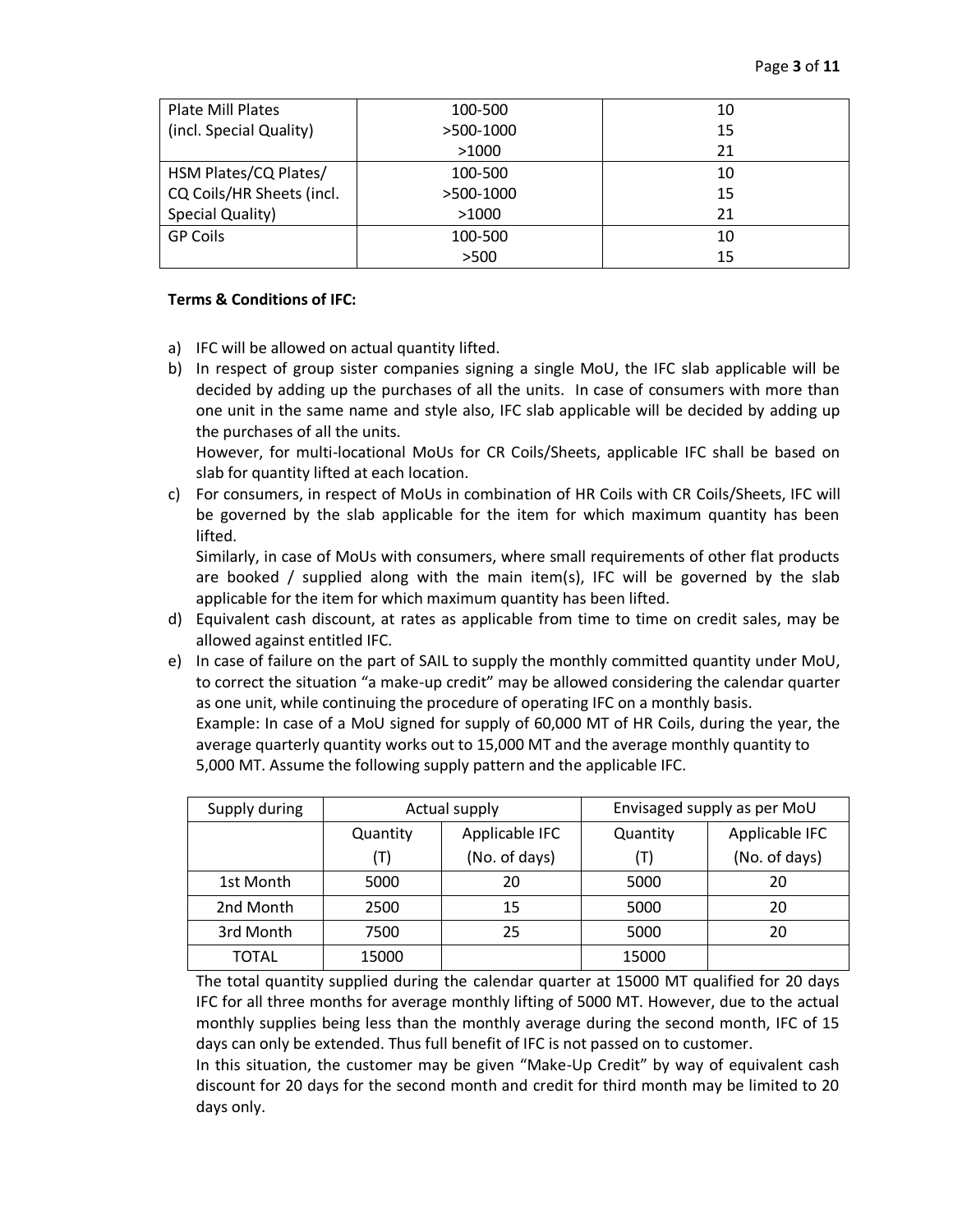f) Penal interest at rates applicable from time to time would be charged by SAIL for delay in making payment by customers after expiry of entitled period of IFC as per MoU or at the expiry of mutually extended credit period, if any.

## **E. Turnover Discount**

The TOD entitlements against MoU bookings would be as follow:

| <b>Products</b>                | <b>Annual Lifting (T)</b> | TOD (Rs./T) |
|--------------------------------|---------------------------|-------------|
| <b>HR Coils</b>                | 1200-12000                | 125         |
| (incl. Special Quality)        | >12000-24000              | 150         |
|                                | >24000-36000              | 175         |
|                                | >36000-48000              | 200         |
|                                | >48000-72000              | 225         |
|                                | >72000-96000              | 250         |
|                                | >96000-120000             | 275         |
|                                | >120000-144000            | 300         |
|                                | >144000-168000            | 325         |
|                                | >168000-192000            | 350         |
|                                | >192000-240000            | 375         |
|                                | >240000                   | 390         |
| <b>CR Coils/Sheets</b>         | 1200-6000                 | 100         |
| (incl. Special Quality)        | >6000-12000               | 150         |
|                                | >12000-24000              | 200         |
|                                | >24000-36000              | 250         |
|                                | >36000-48000              | 300         |
|                                | >48000                    | 350         |
| <b>PM Plates</b>               | 1200-8000                 | 175         |
| (incl. Special Quality)        | >8000-14000               | 225         |
|                                | >14000-22000              | 275         |
|                                | >22000-30000              | 325         |
|                                | >30000-38000              | 350         |
|                                | >38000                    | 375         |
| HSM Plates/CQ Plates/ CQ       | 1200-6000                 | 125         |
| Coils/HR Sheets (incl. Special | $>6000-11000$             | 175         |
| Quality)                       | >11000                    | 225         |
| <b>GP Coils</b>                | 1200-4000                 | 125         |
|                                | >4000-7000                | 175         |
|                                | >7000                     | 225         |

#### **Terms & Conditions of Turnover Discount**

- a. TOD will be paid on actual quantity lifted subject to successful completion of MoU but limited to maximum 120% lifting of original / enhanced MoU quantity. The rate of TOD shall correspond to the slab pertaining to the actual quantity lifted but not exceeding the slab pertaining to 120% of original booking quantity.
- b. TOD may also be paid, in case lifting ranges between 90% to less than 100% of original of original / enhanced / reduced MOU quantity as the case may be. However in such cases rate of TOD shall be 50% of the slab corresponding to the actual quantity lifted or 50% of the rate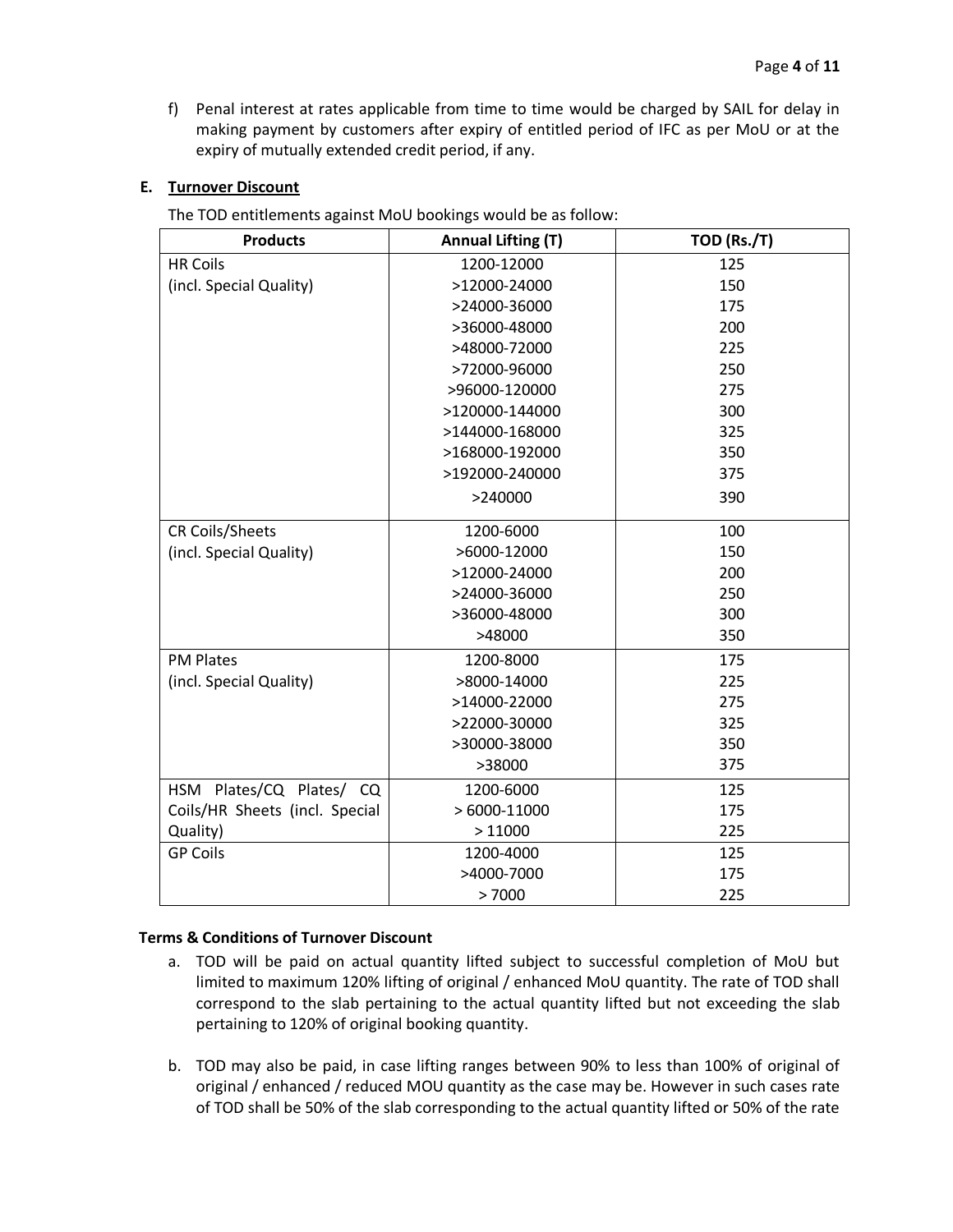of TOD applicable for lowest TOD slab, whichever is higher. In such cases of lifting in the range of 90% to less than 100% of original/ enhanced / reduced MOU quantity, 50% of the consistency incentive is also payable wherever applicable.

- c. The payment of TOD will be made at the end of the MoU period and normally within one month after completion of MoU period. TOD shall be paid only after taking into account all the credit notes and debit notes and after realization of all outstanding payments including sales under credit.
- d. For Key Account Customers of FP, adjustment of 50% of accrued TOD after taking into account all the credit notes and debit notes and after realization of all outstanding payments including sales under credit may be done towards supplies in Q4 by SAIL, subject to lifting of minimum 75% of MOU Quantity by end of Q3 with an undertaking from the customers that the paid TOD shall be recovered from them in case of non-fulfilment of the annual MOU commitment at the end of the MOU period

## **Additional TOD**

- A. For HR Coil
	- No additional TOD shall be paid.
- B. For all other Products ( other than HR Coil)
	- An additional TOD of Rs 50/- pmt shall be payable to MOU customers of 2022-23 subject to:
	- i. Being successful MOU customer for both year i.e. 2021-22 & 2022-23.

ii. Signing of MOU quantity for 2022-23 which is equal to or more than the higher of the original MoU quantity of 2020-21 and 2021-22.

iii. Actual lifting in 2022-23 being equal to or more than higher of the quantity lifted during 2020-21 and 2021-22.

iv. No reduction sought by the customer in the original MoU quantity either for 2021-22 or 2022-23.

- e. TOD will be paid on flat rate and not on incremental basis. However, quantity sold through plant disposals, tender sales, and materials returned under quality complaint will not be taken into account for calculation of TOD. In cases where customer falls short of quantity to be eligible for TOD benefit, the tonnage lifted by the customer, but returned under quality complaint, will be considered as a part of actual lifting for the purpose of eligibility. However, TOD will not be paid for such quantity.
- f. In case the option of reducing the original booking quantity is exercised by the customer, the customers would be entitled to TOD only to the extent of the reduced quantity and not upto 120% of the reduced quantity. The rate of TOD shall correspond to the slab applicable to the reduced quantity.
- g. In case SAIL exercises the option of reducing the MoU quantity, TOD would be admissible upto 120% of the reduced quantity. If quantity lifted is below the minimum slab arising out of reduction in MoU quantity at SAIL's option, the rate of the minimum slab will be applicable for determining the quantum of TOD.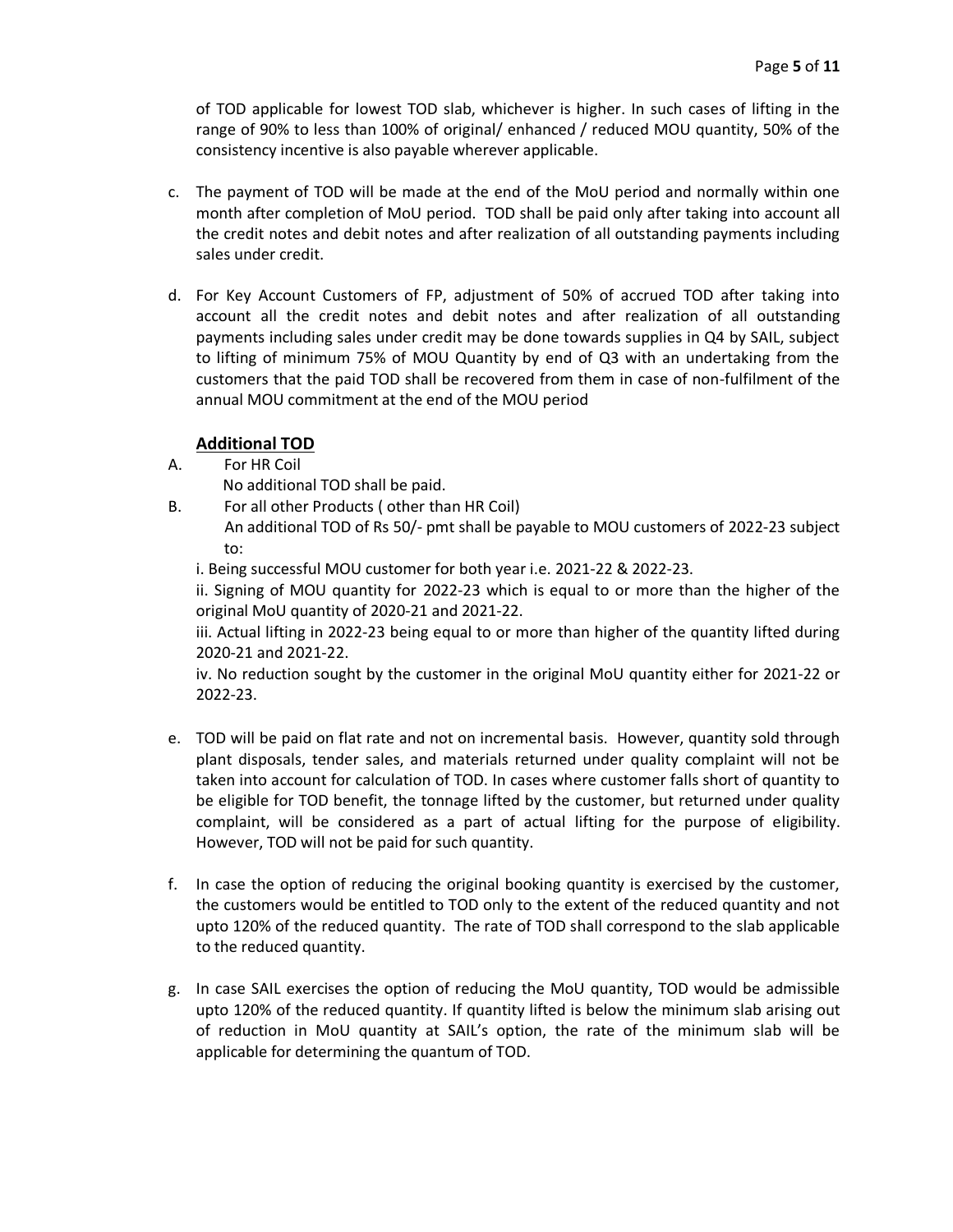h. In the case of a Company having units all over the country operating under the same name and style, for calculation of TOD, purchases of all the units will be added, provided they had entered into a single Annual MoU covering requirements of all the units. Similarly, for calculation of TOD, purchases of all units of a group company will be added provided a single Annual MoU had been signed for different units of the Group Company.

For multi locational MoU consumers for CR Coils/Sheets also, TOD slab would be on total quantity lifted from all the locations.

- i. Under the MoU, additional T.O.D of Rs.25/- per tonne would be payable on offtake of special quality during 2022-23, subject to successful completion of MoU and lifting minimum 120% of special quality offtake of 2021-22 by the customer.
- j. In case of MoUs with consumers, where small requirements of additional items of other flat products are booked / supplied along with the main item(s), TOD shall be payable as under: i) In case the additional item is covered under the MoU scheme, TOD at the minimum quantity slab of the additional item(s) concerned shall be payable irrespective of the quantity lifted.

ii) In case the additional item is not covered under the MoU scheme, TOD at the minimum quantity slab applicable for the main item shall be payable.

## **F. Consistency Incentive**

1. Consistency Incentive will be payable subject to successful completion of MoU anytime during the year and shall be paid along with TOD at the end of the MoU period and normally within one month after completion of MoU period. Consistency Incentive shall be paid on actual quantity lifted limited to maximum 120% lifting of original / enhanced MoU quantity.

| Product            | Minimum monthly lifting<br>(as % of annual MoU<br>booking quantity) | Consistency rate(Rs/t) |
|--------------------|---------------------------------------------------------------------|------------------------|
| <b>HR Coils</b>    | 5%                                                                  | 100                    |
|                    | 6.5%                                                                | 125                    |
|                    | 7.5%                                                                | 150                    |
| For GP Coils       | 5%                                                                  | 100                    |
|                    | 6.5%                                                                | 125                    |
| Other FP under MoU | 5%                                                                  | 100                    |
| (excepting HRC and | 6.5%                                                                | 125                    |
| GP)                | 8%                                                                  | 150                    |

2. The rates and the terms and conditions for payment of Consistency Incentive are as follows:

For HR Coils: In case of non-fulfilment of the condition of consistent lifting in any two months during the period of MoU on account of the customer due to valid reasons, SAIL may consider condoning of the same.

For HR Coils: In case of consistency of 7.5 %, only one customer failure will be allowed except SAIL failures.

For other than HR Coils :In case of non-fulfilment of the condition of consistent lifting in any one month during the period of MoU on account of the customer due to valid reasons, SAIL may consider condonation of the same.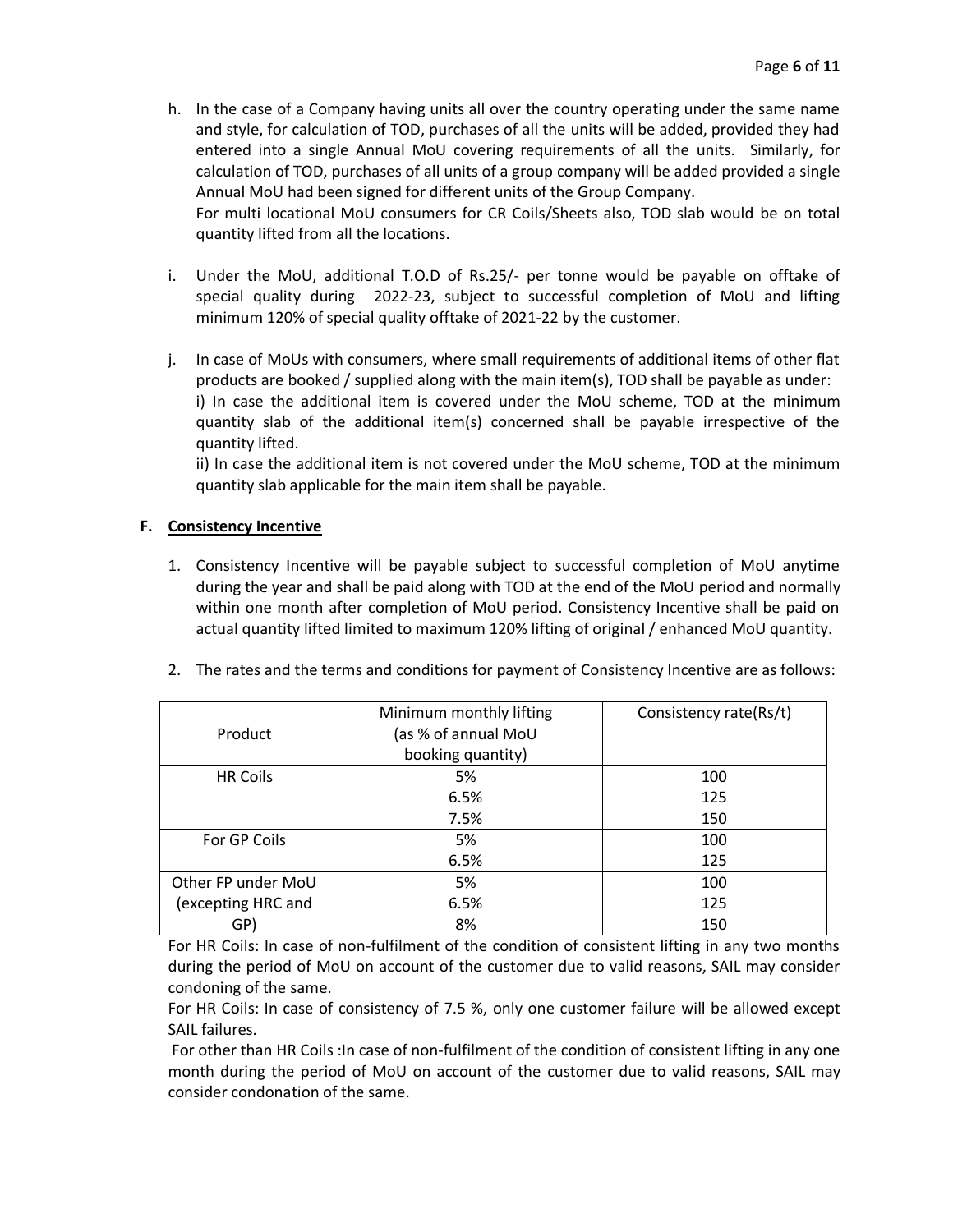For all Flat products under MoU, if on account of SAIL's inability to supply despite the customer having released the orders in time, SAIL may not consider this as an inconsistency. **Note:**

An additional consistency incentive of Rs. 25/- per tonne shall be payable for all products **(Except for HR Coils)** under MOU (General) only subject to consistent lifting of 25% of booked/enhanced quantity in each quarter.

This additional consistency incentive **(Except for HR Coils)** shall be payable subject to quarterly lifting of 25% of the booked quantity prior to enhancement and 25% of enhanced quantity from the quarter in which enhancement is effected.

## **G. Other Terms and Condition of MoU**

- 1. Any variation in the statutory duties and levies viz. GST as well as freight as applicable shall be payable by the customer.
- 2. If any consumer, Govt./PSUs/ and SSICs/ NSICs desire to lift materials from different locations, breakup of the quantities to be lifted from each location will have to be provided at the time of signing of the MoU. However, for them inter-location adjustment of MoU quantities may be considered by SAIL. For successful completion of MoU, their offtake at all locations put together would be considered.

If any customer (other than consumer Govt./PSUs and SSICs/ NSICs) desires to lift materials from different locations, breakup of the quantities to be lifted from each location will have to be provided at the time of signing of the MoU and no inter-location adjustment of MoU quantities would be allowed. Such customers would have to fulfil the MoU quantity at each location for successful completion of MoU. In case, these customers exercise the option of enhancement or reduction of MoU quantity, same would be done proportionate to their location wise MoU quantities.

- 3. Quantity of supply in a month will normally be reckoned with reference to RRs/Challans raised during the month for direct dispatch by Rail/stockyard deliveries respectively and applicable MoU benefits paid accordingly. In case of direct dispatch by road, date of plant invoice would be reckoned as the date of dispatch.
- 4. In case SAIL is not able to supply the material against accepted orders of the customer during March 2023 the backlog as on 01-04-2023 may be considered by SAIL for servicing till 30-04-2023. The price applicable shall be the price prevailing on the date of RR for direct dispatch by Rail/ date of Plant invoice (for direct dispatch by road)/date of Challan for stockyard delivery. Such quantities against backlogs would be deemed to have been supplied against MoUs for the period 2022-23 and associated benefits would be passed on accordingly.
- 5. The MoUs would be signed for the standard tested qualities only. However, other grades can also be supplied against the MoU depending upon availability as well as subject to mutual agreement.
- 6. SAIL may consider supply against MoU from other branches of the regions at the request of the customer subject to availability.
- 7. MoU for 2022-23 would continue beyond June'22 subject to lifting of minimum 15% of MoU quantity by the customers during Apr-Jun'22 failing which their MoUs shall be deemed to have automatically lapsed (This condition will not apply for SSICs and NSICs). While customers will be entitled for IFC from April'22 itself, IFC benefit will be passed on to them only after fulfilment of the above condition. However, if due to inability on the part of SAIL to supply the required material within the said period, some customers become ineligible to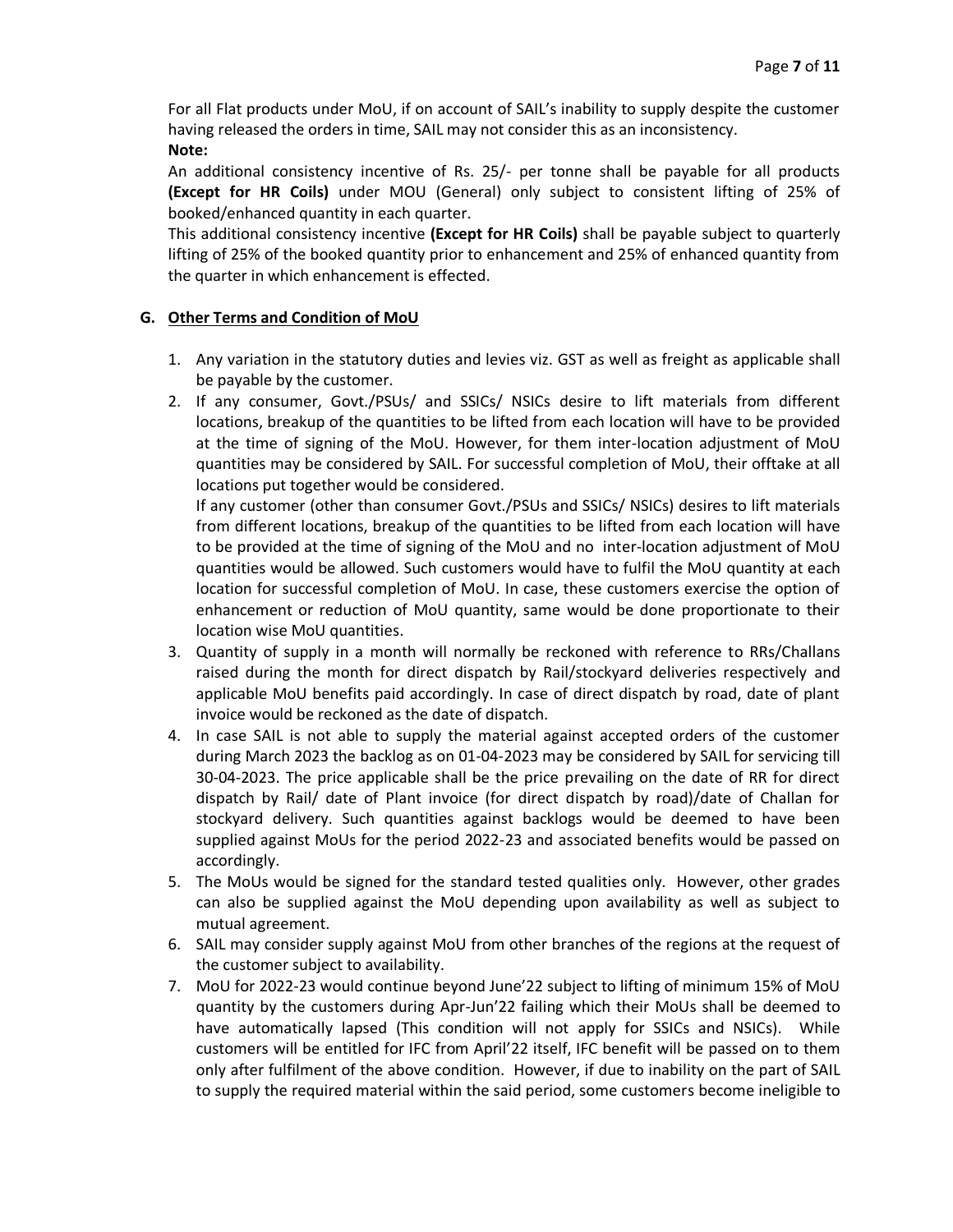continue with their respective MoU, then in respect of such customers, SAIL may consider continuation of these MoUs.

- 8. If actual lifting during the first six months falls below 40% of the booked quantity, the MoU would stand discontinued (This condition will not apply for SSICs and NSICs). However SAIL may consider continuation of the MoU based on merits. In such cases, the TOD payable shall be at the rate applicable for one slab below the applicable TOD slab rate for which customer would have been eligible based on the original quantity at the time of signing MoU. In case original MoU quantity at the time of signing of MoU falls under the first applicable TOD slab, the TOD will be reduced by an amount which is the difference between the
- second higher slab and the first slab. 9. SAIL will have the option to supply the material either through stockyard or through direct dispatch basis or in combination of both.
- 10. Customers would be required to make financial arrangement(s) for the material supplied by SAIL on direct dispatch basis.
- 11. HR Coils from SSP may be supplied against MoUs of HR Coils, Plate Gauge HR Coils from SSP may be supplied against MoUs of HSM Plates and Sheet Gauge HR Coils from SSP may be supplied against MoUs of HR Sheets. Such supplies from SSP will be counted together with supplies from BSL and RSP for the purpose of determining slabs of TOD/IFC/Consistency Incentive and TOD/ IFC/ Consistency Incentive would be paid against such supplies.

=============0000000============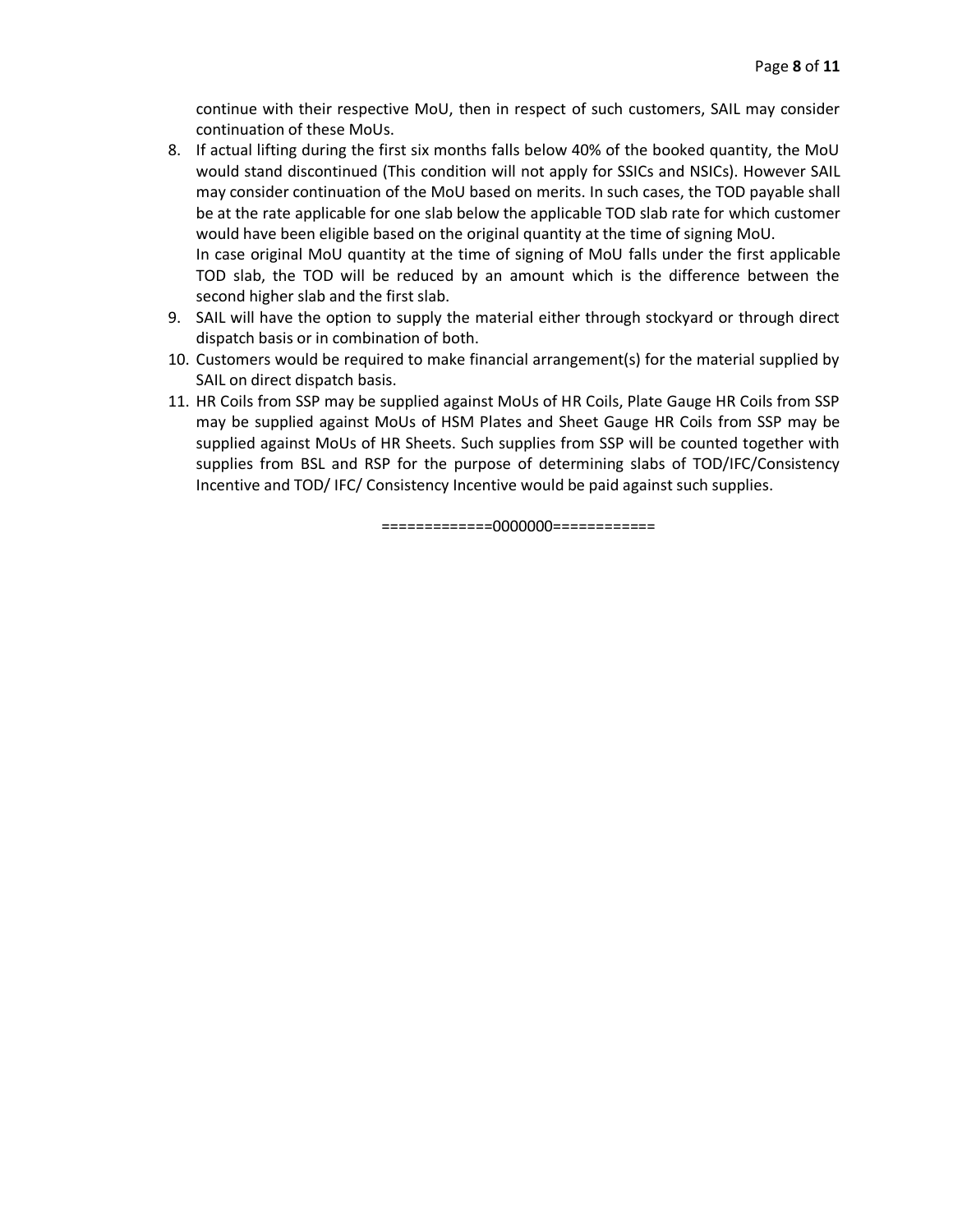#### **MEMORANDUM OF UNDERSTANDING (MoU) FOR SMALL CUSTOMERS FOR FLAT PRODUCTS 2022-23**

- 1. MoU shall cover HR Coils (2.5mm and above)/CR Coils/Sheets, HSM/PM Plates, HR Sheets and CQ Coils/ Plates individually or in combination of these products. Small requirement of major customers may also be covered under this MoU. However, in case of consumers including SSICs/ NSICs, HR Coils in all thicknesses may be considered under the MoU. MoU(S) can be entered into either for a single item or a combination of items.
- 2. For a product, a customer can sign a single MoU either under MoU (S) or under MoU (G). He can sign only one MoU(S).
- 3. All such MoUs shall have duration of a year starting from 01.04.2022 up to 31.03.2023.
- 4. MoU would be entered for quantities more than 400 T and less than 1200 T.
- 5. Enhancement of quantity under MoU scheme may be considered by SAIL after due review subject to lifting being lower than 120% of the MoU quantity at the time of receipt of request from the customer for enhancement. Enhancement shall be allowed maximum twice during the MoU period. The option for enhancement is to be exercised by the customers latest by 31.01.2023. Enhancement shall be limited to 1199 t.
- 6. New products/grades developed may also be offered against the MoU with mutual consent
- 7. IFC: Interest Free Credit of 10 days / equivalent cash discount for lifting of more than 50 T per month would be extended under the scheme.
- 8. Turnover Discounts (TOD) shall be paid as under:

| <b>Annual Lifting (T)</b> | TOD (Rs./T) |  |  |
|---------------------------|-------------|--|--|
| >400-700                  | 50          |  |  |
| >700-1000                 | 75          |  |  |
| >1000                     | 100         |  |  |

## **Terms and condition of TOD**

a. TOD will be paid on actual quantity lifted subject to successful completion of MoU but limited to maximum 120% lifting of original / enhanced MoU quantity. The rate of TOD shall correspond to the slab pertaining to the actual quantity lifted but not exceeding the slab pertaining to 120% of original booking quantity.

The payment of TOD will be made at the end of the MoU period and normally within one month after completion of MoU period. TOD shall be paid only after taking into account all the credit notes and debit notes and after realisation of all outstanding payments including sales under credit.

An additional TOD of Rs.50/- per tonne for all products **(other than HR Coils)** shall be payable to successful MoU customers of 2022-23 subject to:-

i. Being successful MoU customer for both year i.e. 2021-22 & 2022-23

ii. Signing of MOU quantity for 2022-23 which is equal to or more than the higher of the original MoU quantity of 2020-21 and 2021-22.

iii. Actual lifting in 2022-23 being equal to or more than higher of the quantity lifted during 2020-21 and 2021-22.

iv. No reduction sought by the customer in the original MoU quantity either 2021-22 or 2022-23.

b. TOD will be paid on flat rate and not on incremental basis. However, quantity sold through plant disposals, tender sales, and materials returned under quality complaint will not be taken into account for calculation of TOD.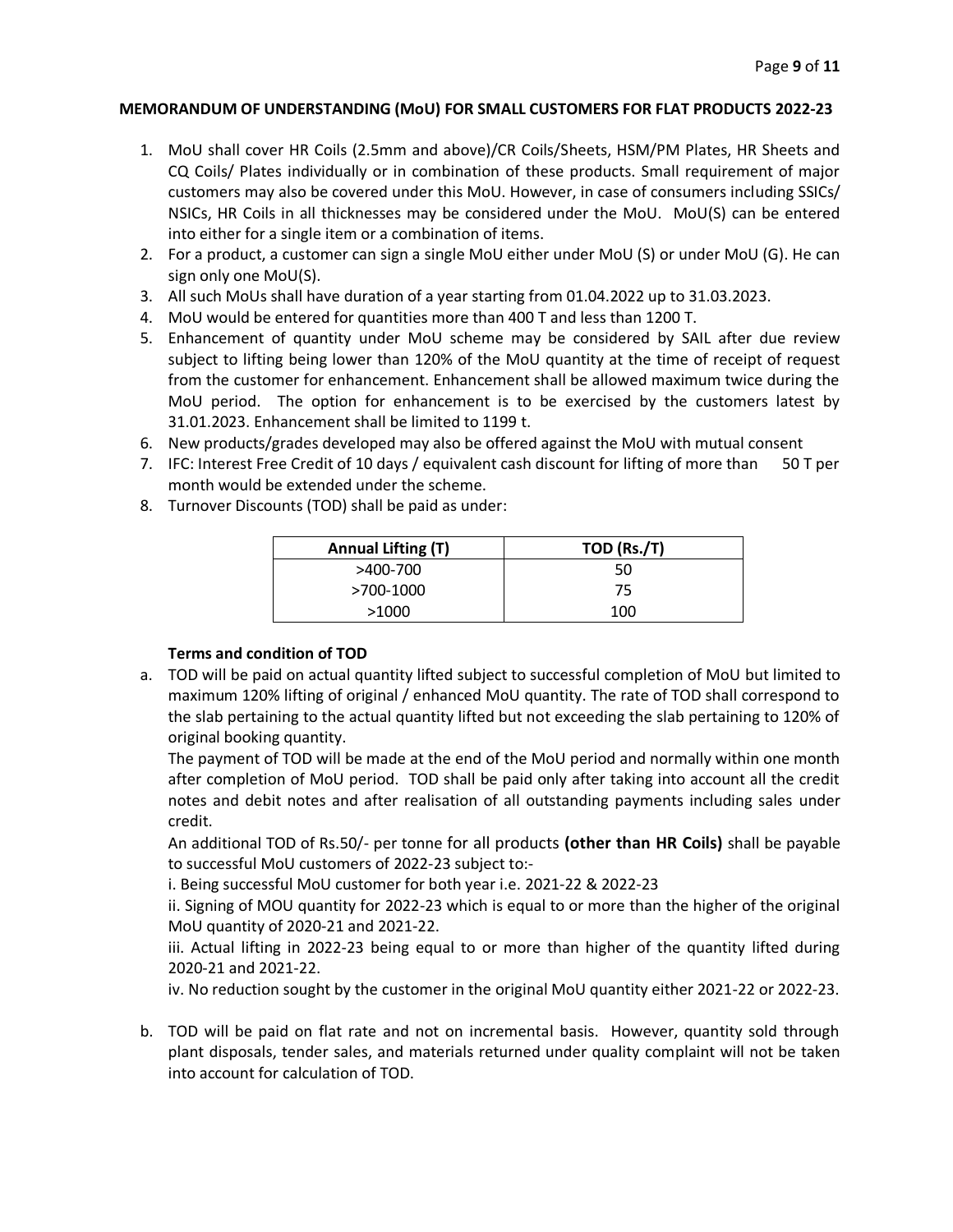In cases where customer falls short of quantity to be eligible for TOD benefit, the tonnage lifted by the customer, but returned under quality complaint, will be considered as a part of actual lifting for the purpose of eligibility. However, TOD will not be paid for such quantity.

#### 9. **Consistency incentive:**

- a. Consistency incentive shall be offered at the rate of Rs.50/- per tonne subject to monthly lifting of minimum 5% of MoU booking quantity or at the rate of Rs.75/- per tonne subject to monthly lifting of minimum 6.5% of MoU booking quantity.
- b. Consistency Incentive will be payable subject to successful completion of MoU anytime during the year and shall be paid along with TOD at the end of the MoU period and normally within one month after completion of MoU period. Consistency Incentive shall be paid on actual quantity lifted limited to maximum 120% lifting of original / enhanced MoU quantity.
- c. In case of non-fulfilment of the condition of consistent lifting in any one month during the period of MoU on account of the customer due to valid reasons, SAIL may consider condonation of the same. In addition, if on account of SAIL's inability to supply despite the customer having released the orders in time, SAIL may not consider this as an inconsistency.
- 10. Quantity of supply in a month will normally be reckoned with reference to RRs/Challans raised during the month for direct dispatch by Rail/stockyard deliveries respectively and applicable MoU benefits paid accordingly. In case of direct dispatch by road, date of plant invoice would be reckoned as the date of dispatch
- 11. The MoUs would be signed for the standard tested qualities only. However, other grades can also be supplied against the MoU depending upon availability as well as subject to mutual agreement.
- 12. MoU for 2022-23 would continue beyond June'22 subject to lifting of minimum 15% of MoU quantity by the customers during Apr-Jun'22 failing which their MoUs shall be deemed to have automatically lapsed (This condition will not apply for SSICs and NSICs).While customers will be entitled for IFC from April '22 itself, IFC benefit will be passed on to them only after fulfilment of the above condition. However, if due to inability on the part of SAIL to supply the required material within the said period, some customers become ineligible to continue with their respective MoU, then in respect of such customers, SAIL may consider continuation of these MoUs.
- 13. HR Coils from SSP may be supplied against MoUs of HR Coils, Plate Gauge HR Coils / Sheet Gauge HR Coils from SSP may be supplied against MoUs of HSM Plates/HR sheet. Such supplies from SSP will be counted together with supplies from BSL and RSP for the purpose of determining slabs of TOD/IFC/Consistency Incentive and TOD/ IFC/ Consistency Incentive would be paid against such supplies.
- 14. SAIL reserves the right to short-close the MoU at any time during the year with a notice period of two months at the option of SAIL.